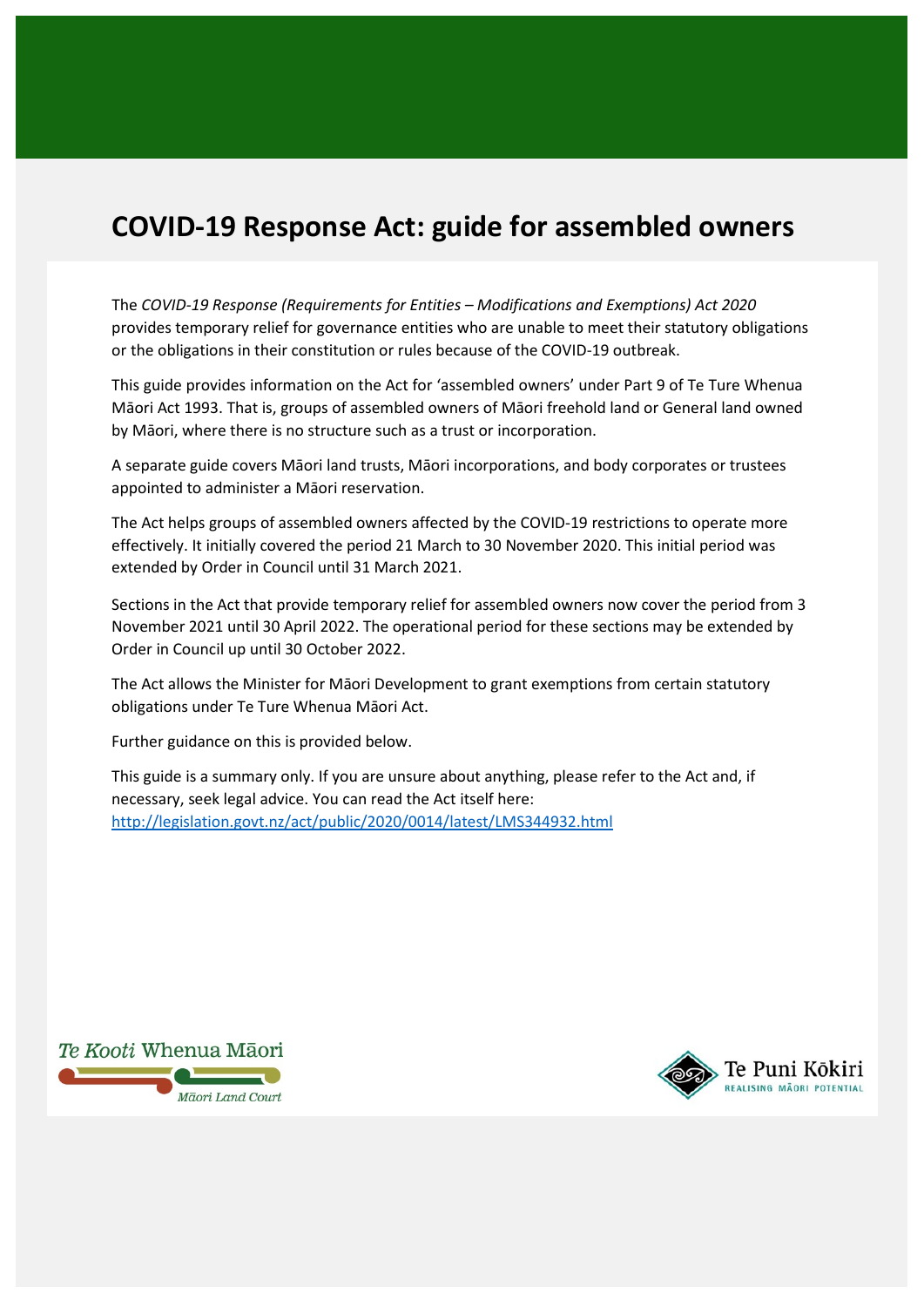



### **Exemption from certain statutory obligations**

If your group of assembled owners is having trouble or difficulty in meeting your statutory obligations under Te Ture Whenua Māori Act 1993, you can apply for an exemption from thoseobligations.

The Minister for Māori Development has the power to grant these exemptions.

#### **What kinds of statutory obligations are covered?**

The Minister for Māori Development may grant an exemption to a requirement in Te Ture Whenua Māori Act relating to:

- calling or holding meetings
- a method or form of voting
- giving or receiving information
- making or keeping new records
- rights to inspect or access information or records
- a method or form of dispute resolution
- a method or form of disciplinary procedures
- auditing, assurance, or financial reporting or review requirements.

The Minister cannot grant an exemption that would dilute voting rights, or the number or need for a quorum, and any exemption relating to dispute resolution or disciplinary proceedings must comply with the principles of natural justice.

These exemptions can only cover the periods 21 March to 31 March 2021 or 3 November 2021 to 30 April 2022.

In most cases, the exemption will apply to a specific group of assembled owners. The Minister may decide to exempt other groups of assembled owners who are facing difficulties from the same statutory obligation.

#### **How do we request an exemption?**

If your group of assembled owners is having difficulty with your obligations under Te Ture Whenua Māori Act 1993, you should write to Te Puni Kōkiri to request an exemption. Te Puni Kōkiri will then work with you to determine whether an exemption is possible.

Email your request to [notices@tpk.govt.nz](mailto:notices@tpk.govt.nz)

#### **When may the Minister grant an exemption?**

The Minister must be satisfied the exemption is necessary or desirable and the most appropriate way to deal with difficulties resulting from the COVID-19 outbreak, and that the exemption is not broader than necessary.

The Minister may also consult with relevant persons about on the exemption and invite interested people to make written comments about the exemption within three working days (or any longer time) that would be taken into account when considering whether the exemption should be made.

The Minister may decide to not consult publicly if a situation is urgent, the exemption will not be detrimental to any person, or consultation is disproportionate to the nature, size, significance and effect of the exemption.